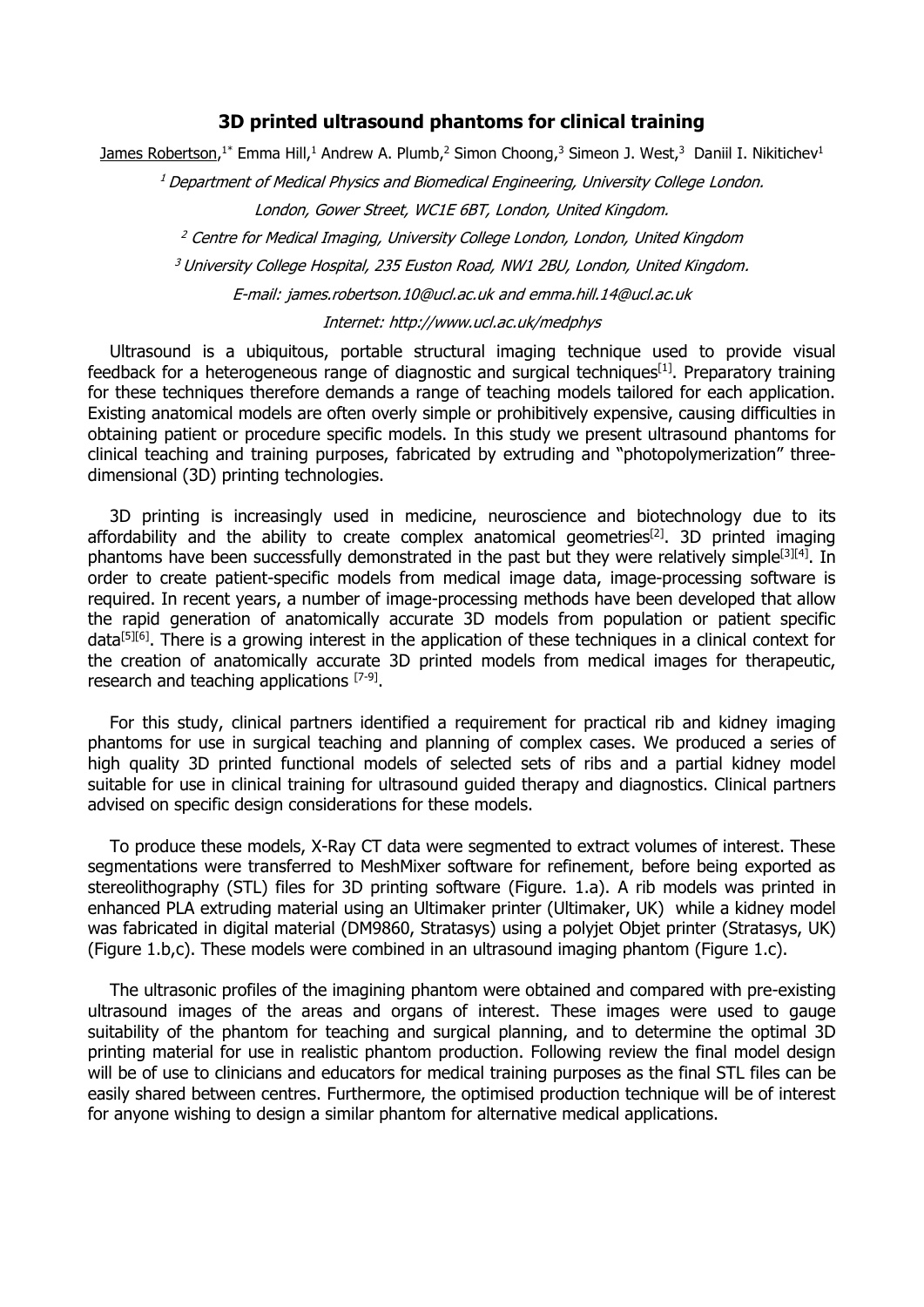

**Figure 1.** a) Medial view of completed rib mesh in MeshMixer environment following segmentation in Seg3D b) Completed 3D print of Rib model in Polylactic Acid (PLA) on Ultimaker 2 3D printer c) Reduced scaled rib phantom with partial kidney phantom in fluid bath (insert: detail of kidney phantom) d) Ultrasound scan of human rib *in-situ*, with reflection and shadowing from the rib highlighted e) Ultrasound scan of imaging phantom showing shadowing and reflections from rib and kidney phantoms.

# **Keywords**

Ultrasound phantom, clinical training, image processing

# **Biography**

James Robertson obtained an undergraduate degree in Biomedical Science with Medical Physics from University College London in 2013 in part completion of an MBBS in Medicine (on hiatus). He is currently reading for a PhD in Medical Physics at the Biomedical Ultrasound Group of the Dept. of Medical Physics and Biomedical Engineering of UCL, under Dr Bradley Treeby. His research is based on the use of numerical simulation of ultrasound for the transcranial focusing of ultrasonic therapy, and includes the creation and validation of multiple ultrasonic bone phantoms.